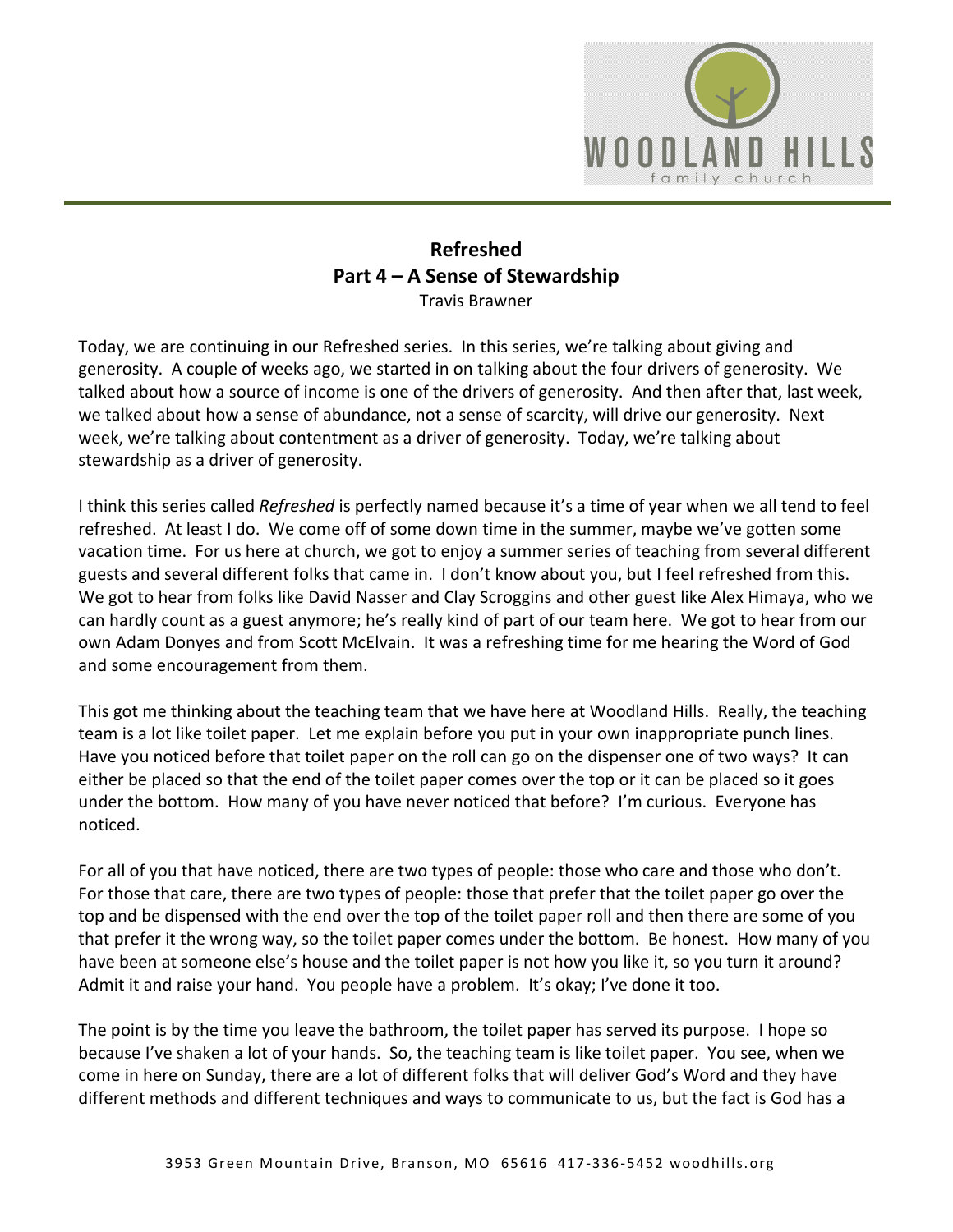purpose for the teaching in your life when you come in here on Sunday morning. If we will open our hearts to the Holy Spirit, he will speak to us and he will use it for teaching, for reproof, for correction, for training in righteousness so that each of us will be competent and equipped for every good work. So, you see, the teaching team is like toilet paper. So, may we open our hearts today and see what the Lord has to speak to us as we go through this series on giving.

I think in a series like this, we can experience different things as we hear the teaching on giving and stewardship. Some of us may be encouraged in what we're hearing. Some of us may be affirmed in what we're hearing. Some of us may feel convicted in what we're hearing about giving and generosity. Some of us may feel all three of those in one single day. So, may we be open to God's Word and what he would speak to us today and the rest of this series and ongoing.

If you have your Bibles, open to Matthew 25. We're going to turn to Verse 14*.* I want to set this up first. This is the Parable of Talents. If you're not familiar, this is probably the most popular passage in scripture that talks about stewardship. First, this is Jesus as he's teaching the disciples. In Chapters 24 and 25, he's really starting to step up the teaching. He's giving them a lot of messages about what it's going to be like when he leaves and when he returns, and this is one of them. Also, he's teaching in what's called a parable. A parable is a story. It's a story that is fiction but has real life application and interpretation. So, a couple of things. 1) This must be very important because Jesus is saying, "Hey guys, I only have a little bit of time and there are some things that I really need to make sure you get. 2) There are applications outside the literal interpretation of this parable that we'll talk about.

This is Jesus*. [14](https://www.studylight.org/desk/?q=mt%2025:14&t1=en_esv&sr=1) "For it will be like a man going on a journey…"* The first question is what is "it"? "It" is the kingdom of heaven as it pertains to Jesus in his departure and his subsequent return. Now his departure, in this setting, for the disciples, was about to happen. For us, it has happened about 2,000 years ago. And then his subsequent return, which hasn't happened yet, and nobody knows the day or the time.

"…*who called his servants and entrusted to them his property. [15](https://www.studylight.org/desk/?q=mt%2025:15&t1=en_esv&sr=1) To one he gave five talents, to another two, to another one, to each according to his ability."* The first question you might have is what is a talent? In this story, in the literal interpretation of the story that he's giving, a talent is a measure of money. Some scholars have given different numbers about what it is. You might say it's about a truck load of money; it's a bunch of money. How much a talent is isn't the important thing. The important thing to notice here is that there are three different measures that are given: five, two, and one to these different servants.

*"Then he went away. [16](https://www.studylight.org/desk/?q=mt%2025:16&t1=en_esv&sr=1) He who had received the five talents went at once and traded with them, and he made five talents more. [17](https://www.studylight.org/desk/?q=mt%2025:17&t1=en_esv&sr=1) So also he who had the two talents made two talents more. [18](https://www.studylight.org/desk/?q=mt%2025:18&t1=en_esv&sr=1) But he who had received the one talent went and dug in the ground and hid his master's money."* So, we see the contrast of the two different behaviors there.

*[19](https://www.studylight.org/desk/?q=mt%2025:19&t1=en_esv&sr=1) "Now after a long time the master of those servants came and settled accounts with them. [20](https://www.studylight.org/desk/?q=mt%2025:20&t1=en_esv&sr=1) And he who had received the five talents came forward, bringing five talents more, saying, 'Master, you delivered to me five talents; here I have made five talents more.' [21](https://www.studylight.org/desk/?q=mt%2025:21&t1=en_esv&sr=1) His master said to him, 'Well*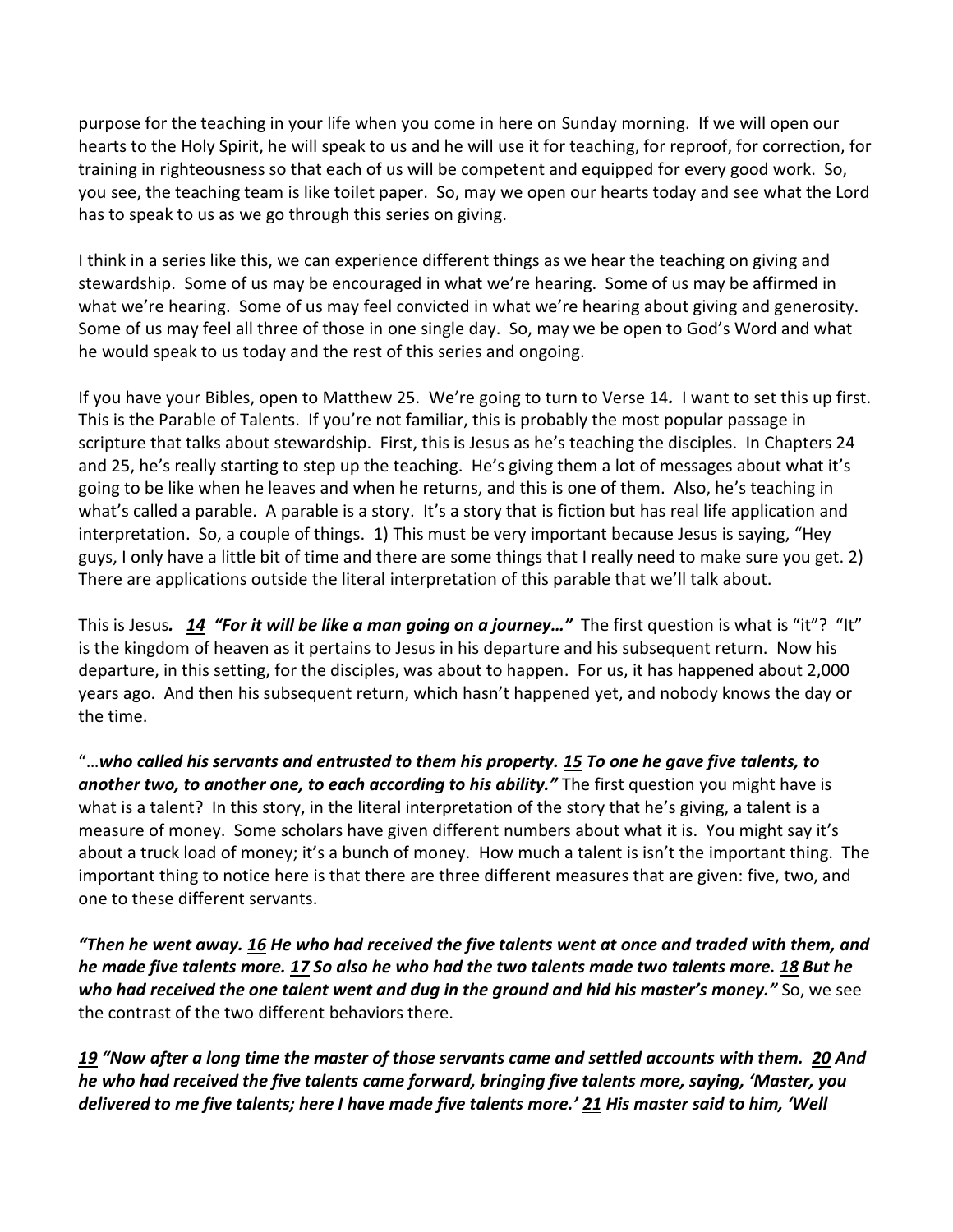*done, good and faithful servant. You have been faithful over a little; I will set you over much. Enter into the joy of your master.'*" Those are nice words to hear, "Well done good and faithful servant. Enter into the joy of your master." *[22](https://www.studylight.org/desk/?q=mt%2025:22&t1=en_esv&sr=1) "And he also who had the two talents came forward, saying, 'Master, you delivered to me two talents; here I have made two talents more.' [23](https://www.studylight.org/desk/?q=mt%2025:23&t1=en_esv&sr=1) His master said to him, 'Well done, good and faithful servant. You have been faithful over a little; I will set you over much. Enter into the joy of your master.'*" Same behavior, different amounts, same response.

*[24](https://www.studylight.org/desk/?q=mt%2025:24&t1=en_esv&sr=1) "He also who had received the one talent came forward, saying, 'Master, I knew you to be a hard man, reaping where you did not sow, and gathering where you scattered no seed, [25](https://www.studylight.org/desk/?q=mt%2025:25&t1=en_esv&sr=1) so I was afraid, and I went and hid your talent in the ground. Here you have what is yours.'"* 

*[26](https://www.studylight.org/desk/?q=mt%2025:26&t1=en_esv&sr=1) "But his master answered him, 'You wicked and slothful servant! You knew that I reap where I have not sown and gather where I scattered no seed? [27](https://www.studylight.org/desk/?q=mt%2025:27&t1=en_esv&sr=1) Then you ought to have invested my money with the bankers, and at my coming I should have received what was my own with interest. [28](https://www.studylight.org/desk/?q=mt%2025:28&t1=en_esv&sr=1) So take the talent from him and give it to him who has the ten talents. [29](https://www.studylight.org/desk/?q=mt%2025:29&t1=en_esv&sr=1) For to everyone who has will more be given, and he will have an abundance.'"* 

Remember, a sense of abundance is one of our drivers of generosity. *"'But from the one who has not, even what he has will be taken away. [30](https://www.studylight.org/desk/?q=mt%2025:30&t1=en_esv&sr=1) And cast the worthless servant into the outer darkness. In that place there will be weeping and gnashing of teeth.'"*

Those are some pretty harsh words that we hear from the Lord teaching in this parable. So, what is he teaching the disciples? He's teaching stewardship. If you know me, by now you know that I like to define things. When I define things, I like to define them pretty simply. We're going to do that with stewardship this morning. We're going to define stewardship as "managing something for someone else." It's just that simple.

Have you ever borrowed something from someone? It's kind of a rhetorical question. Really, we've all borrowed something at some point. I think we use this word *borrow* sometimes when we don't really mean borrow. If someone is on the phone and they have some information they need to write down and they say, "Can I borrow a piece of paper?" That's not really borrowing. You can only keep it, right? It's of no use to me anymore and you've got information on it that you need, so you can have it. They say, "Can I borrow a Kleenex?" No, you can't borrow it. You can keep the Kleenex and whatever you deposit into the Kleenex.

Then, sometimes we misuse the word *borrow*, when it's not really a borrowing like, "Hey can I borrow your bathroom?" Well, you're not really taking possession of it, but you can use my bathroom. But don't you dare turn my toilet paper around.

Then there are sometimes when we borrow things or people borrow from us that really need to be returned. They're things of value that are important to us. I've borrowed some camping equipment from people before when we were seeing if camping was something we were going to do, so I borrowed it to try it. I've borrowed tools from people. People have borrowed tools from me. These are important things that should be returned. They are of value.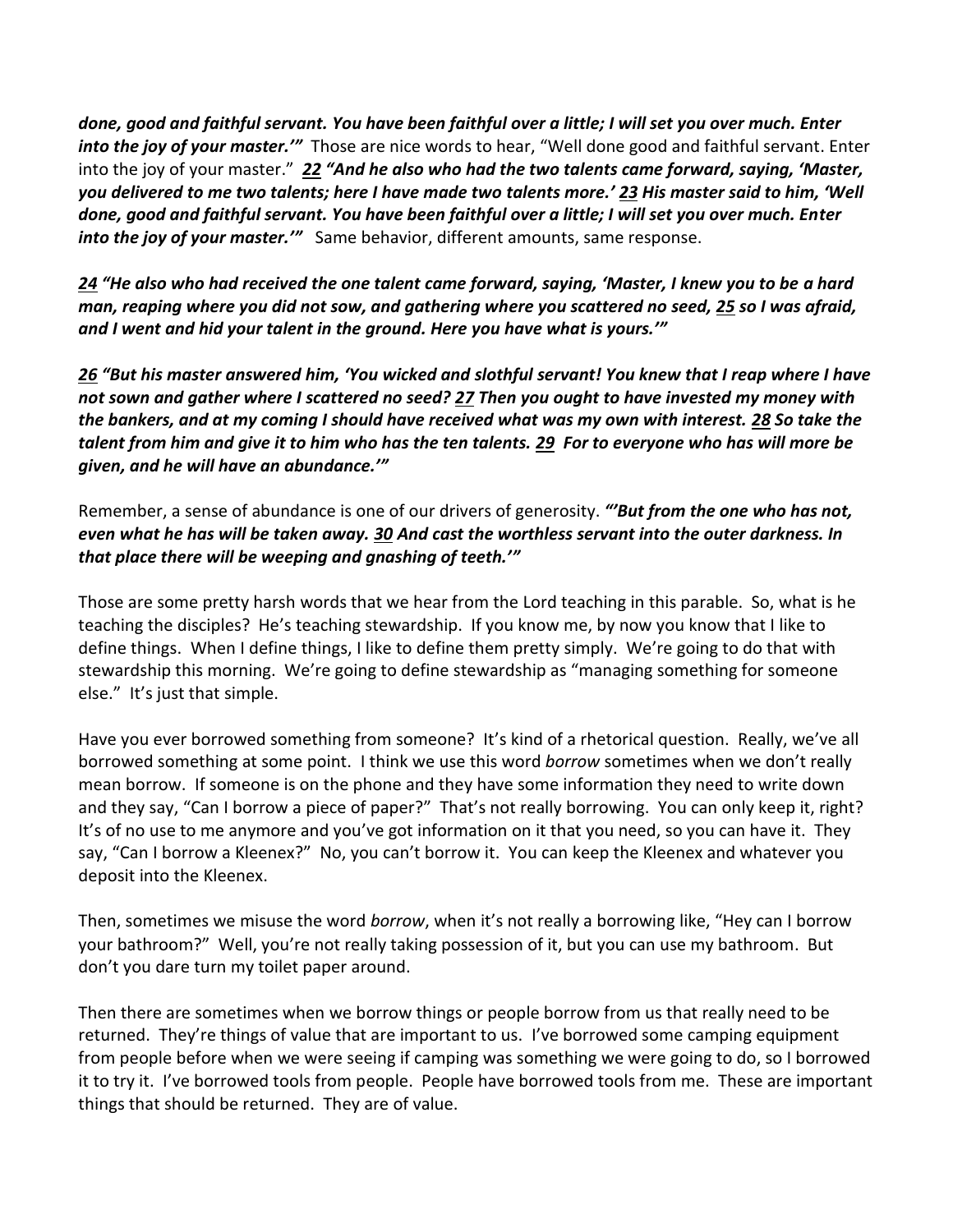And then there's the big one to me. Borrowing someone's car. Have you ever borrowed someone's car? It makes me nervous when I'm driving someone else's car. Because I don't want anything to happen to this car. It's not my car. It's of value to them. For most of us, it's the second most valuable thing we own besides our home, so this is a precious possession to this person. So, when I drive someone else's car, I'm borrowing it. I mean hands are at ten and two and I'm in full and complete stop and I'm looking left and looking right multiple times. I'm stopped way ahead of the stop sign. I'm not following too closely behind. I'm staying below the speed limit. Our oldest just got his driver's license. It reminds me now of him studying for and practicing and taking his driver's test. That's me when I'm going to borrow a car.

Now, contrast that with when I'm driving a rental car. Even more so, when I'm driving a rental car, for which I have bought the comprehensive insurance. You know what I'm talking about. Is there anymore carefree driving than driving with the insurance where you can walk away from anything? It sounds pretty dramatic when they sell it to you. They say, "Do you want the insurance on this rental car that you're taking? You know, if anything happens to it, anything at all, it doesn't matter who's fault it is, you can just walk away from it." I say, "Yes, please."

Some of you say that's a waste of money; you're not supposed to buy the insurance on the rental car. I buy it because I like the carefree nature of that driving and the ability to walk away. To me, I get this picture in my mind of the movie scene where the guy with the sunglasses is slowing strutting away from the car and the car explodes behind him and he just keeps strutting like nothing even happened. That's what I picture when they tell me I can walk away from anything. You're like, "Shouldn't that guy care that the car is exploding behind him?" He doesn't and do you know why? It's because he bought the insurance, the walk away from anything insurance.

But when I borrow someone's car, that's not the case. I'm taking gentle care of the thing. And I do return it with a full tank of gas. They ask me at the rental place, "Do you want prepaid gas?" I don't want prepaid gas; we'll take care of that. "Well make sure you bring it back with a full tank of gas." I'm thinking, *I just bought the walk away from anything insurance. The level of gas in your tank should be the least of your worries right now*. But I return a borrowed car to someone with a full tank of gas, washed. Maybe your parents taught you this too. When you borrow something, return it in better condition than you got it. That's how you return things that you borrow from someone.

The best personal example I can think of is my friend, Josh Putnam, in Columbia, Missouri. There was a weekend project that he needed to take care of with a chainsaw and I had a chainsaw. He said, "Travis, can I borrow your chainsaw?" I knew Josh well and I said, "Of course you can borrow it. Take it, use it." The next week, he brought it back to me. He brought it back to me almost unrecognizable, in a good way. It was polished, cleaned, the chain had been sharpened, the sparkplug was replaced, the fuel and oil were both filled up. It was like a brand-new chainsaw that came back to me.

Maybe you've had the opposite experience before. When you've loaned something to someone and you've gotten it back unrecognizable in a bad way. What does that do the borrowing relationship. Suddenly, it's like that's not happening. For Josh, I was like "Josh, do you need to borrow anything else? I have a whole garage of stuff that could really use some of your borrowing."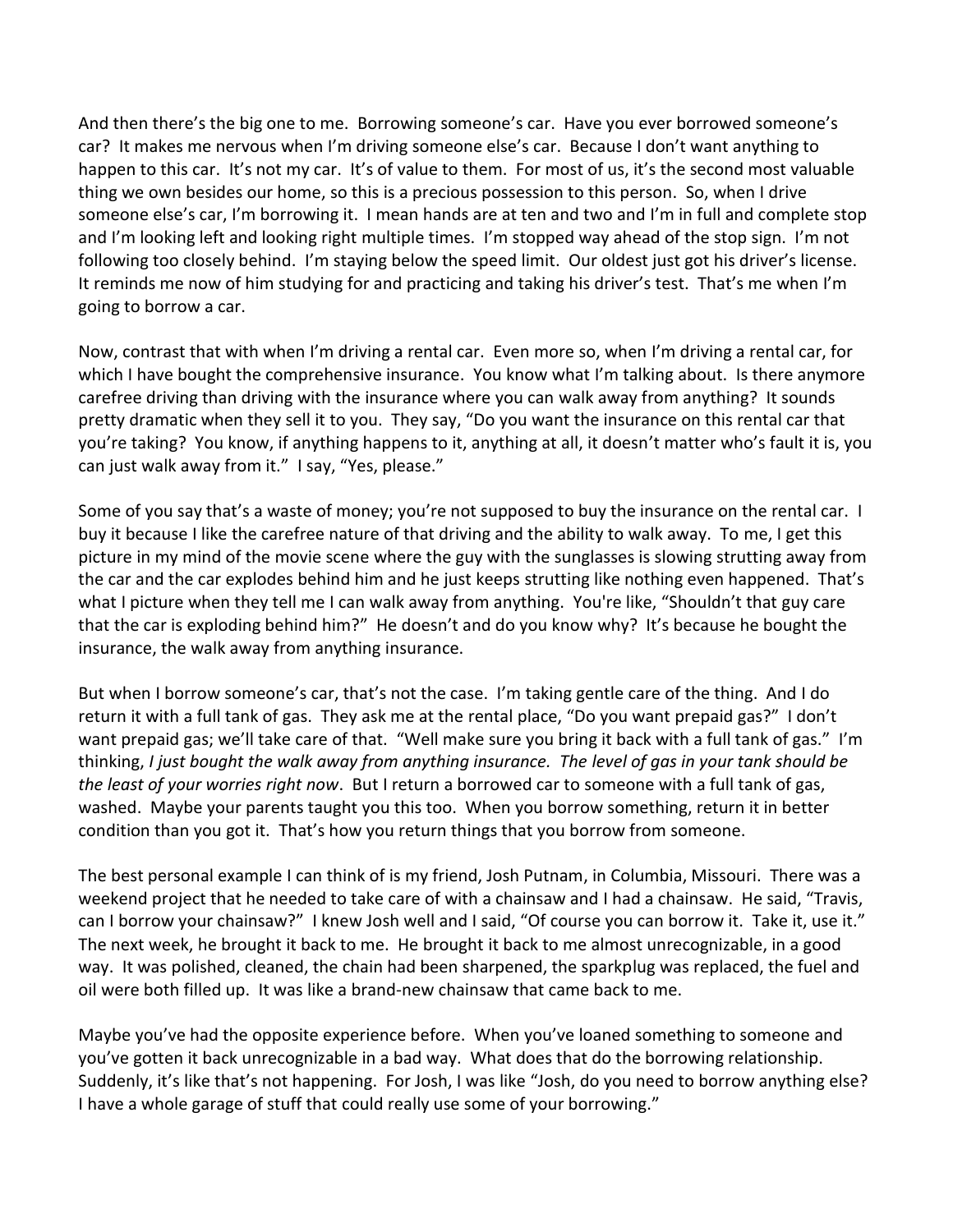What we're talking about today in stewardship is not just borrowing things from people. This is the Lord, our Master delivering things to us for which we will have to give an account. This is the Lord calling us to stewardship of the things that he has given us. He's calling us to add value to it, to be invested in it, increasing the value of the things he delivers to us.

What is a talent? When we take the interpretation of this parable, what are we talking about when we talk about a talent, the things that the Lord has delivering to us? There is one answer that is very simple. That answer is *everything*. Absolutely everything. Everything that exists. We know this because of Psalm 24. *[1](https://www.studylight.org/desk/?q=ps%2024:1&t1=en_niv&sr=1) The earth is the Lord's, and everything in it, the world, and all who live in it[; 2](https://www.studylight.org/desk/?q=ps%2024:2&t1=en_niv&sr=1) for he founded it on the seas and established it on the waters.* It is all his. The talent is everything.

First, that should cause us to loosen our grip on the things of this earth. Sometimes we have a whiteknuckled grasp on some possessions and things of the world, don't we? With that, it's important for us to start to understand the difference between ownership and stewardship. There is a difference. We know now that stewardship is managing something for someone else and we know that the Lord has delivered everything that we have to us to manage for him. That's stewardship.

Ownership is *this is mine*. *I possess this; it's mine*. It brings with it a sense of entitlement and actions of greed, the greedy behaviors. We see this play out in our kids sometimes, don't we? I might say to one of my kids, "I need you to let your brother borrow your backpack for his overnight trip this weekend." What are you met with? "That's my backpack." "Oh really? What did you pay for it? And what did you pay for those clothes you're wearing, the bed that you're sleeping in?" As parents, we can get kind of exasperated at these behaviors from our kids.

How many of you parents have declared to all of your children, "Everything in this house is mine"? Thank you. No one else has admitted it yet. "Everything is mine; I allow you to use it." Some of you have been frustrated to that point. We get frustrated with our kids at these behaviors. But let's check ourselves. How often do we take on this ownership mentality with the Lord. Everything is his, yet we hold onto it and say, "That's mine." It's an attitude of ownership versus stewardship.

Let's talk a little bit about "talents." What are some specific things that the Lord blesses us with that he gives us that we are to increase the value of, we are to add value to as we manage for him?

**Money** – This is the one that we've talked the most about in this series on giving and generosity, which makes sense because that's, for the most part, how we express giving and generosity. Remember the parable of the talents where I said the amount of money doesn't matter? The fact that there were three different amounts is what matters. To one he gave five, to one he gave two, to one he one. The master wasn't concerned with the sum of money that he received back at the end, but rather the behaviors that took place while those talents were in the servants' possession. We can look at all the amounts that we want to, but the fact is if the one talent servant had carried out the same behaviors as the two and five talent servants and vice versa, the five talent servant, if he had buried his talents, would have been called a wicked and slothful servant just the same as the one talent servant was because of the way he handled what he was given.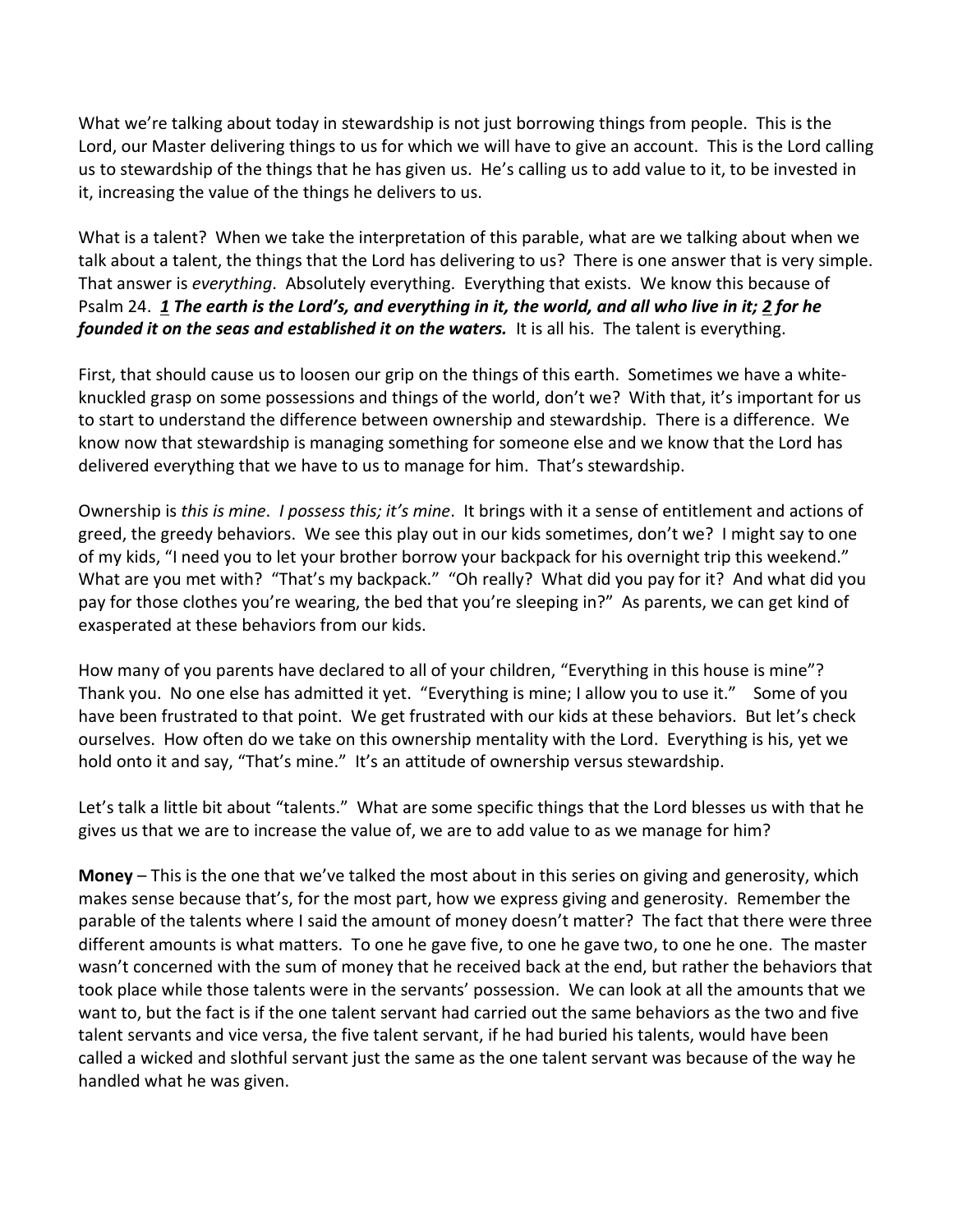**Marriage** – It's important that we also understand things like our marriage. Our marriage is something the Lord has given to us. In case you haven't noticed, if you don't invest in your marriage, it will decrease in value. Are you caring for one another's heart? Are you speaking words of value into one another? Are you spending quality time with one another? How are you stewarding the marriage that the Lord has given you?

**Position/Authority** – A lot of us have different position and authority over different people. How are you stewarding that? In business, some would suggest that's more valuable that money even.

**Politics** – Even in politics, how are you stewarding any position or authority that you have?

**Time** – This one is interesting to me because if you think about it, if the parable was just time, each of the three servants would have had the same portion: 24 hours in one day. We all have the same portion as far as time goes, the same 24 hours in a day, seven days in a week, twelve months in a year. The thing that is variable is the number of years that we have.

**Physical Condition** – How are you stewarding your physical condition? We know that the leading causes of death and disability are preventable causes based on good habits that you participate in or bad habits that you avoid so you can steward the time that you have. We know that when we are unwell, our focus becomes inward. When we are well, we can better turn our focus outward. How are you stewarding your physical condition?

**Children** – This is one, parents, that it's hard to switch on that stewardship versus ownership mindset. Maybe you're the type of parent that really clings to that child and does not want them to grow and mature and leave the home as a responsible adult. Or maybe you're paralyzed by fear of the thought of losing your child. That's where it's hard to turn on that stewardship mindset. Remember I said I have a 16-year-old that just got his driver's license, so I can feel that coming in. The only thing that can squelch that fear is an understanding that our children are for us to manage for the Lord, to raise them up as they should go, and that we don't own them – they are the Lord's.

**Spiritual Gifts** – We read in Romans and 1 Corinthians this list of spiritual gifts that when we receive the Lord, we receive the Holy Spirit who bestows upon us at least one of the spiritual gifts. The scripture is very clear that those spiritual gifts are for the purpose of building up the body of Christ. That's us, that's the church. Those spiritual gifts have been given to you and you are to steward them to use them to build up the body of Christ. How are you managing your spiritual gifts for the Lord?

**Relationships** – You have a lot of relationships around you with your family and your friends and your co-workers. How are you stewarding those relationships? Are you adding value to the relationships around you? Or are you constantly making withdrawals from the relationship? Are you the exhausting person? Are you feeding into the lives of these people and increasing the value of the relationships?

**God's grace** - How are you stewarding God's grace? In Ephesians, in his letter to the Church at Ephesus, Paul says that he is called to steward the grace of God. What does that mean? That's the Gospel of Jesus Christ. He later said in 2 Timothy that we've been given the good portion that has been entrusted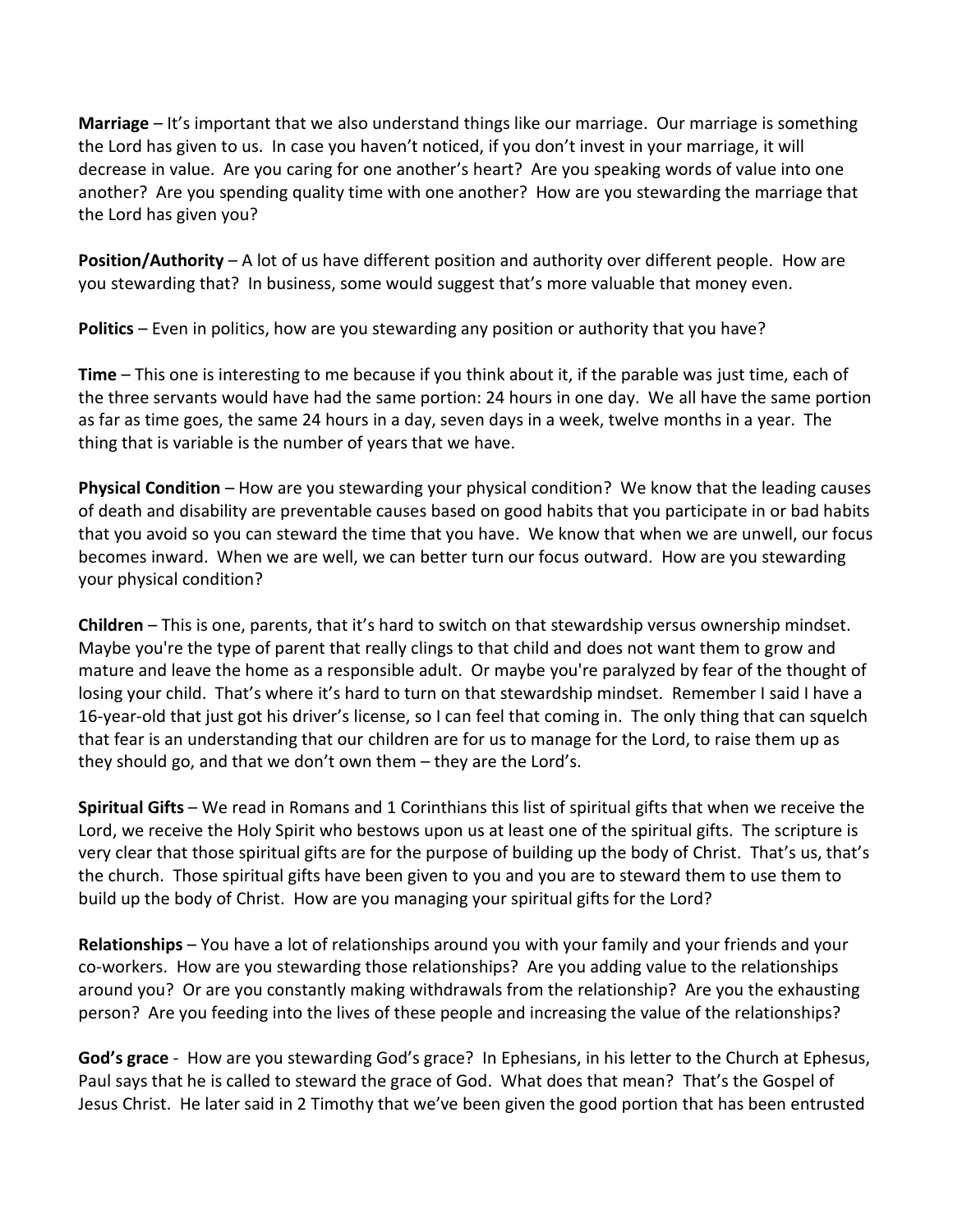to us. How are you stewarding the Gospel of Jesus Christ? Are you burying it like a wicked servant? Or are you increasing the value of it like a good and faithful servant?

We could spend all morning talking about the different things, the ways that the Lord has blessed us, the things that he has given us that we don't possess, but rather that we steward. It's important for us to understand all of these things are things that we steward for God. They don't belong to us; they belong to him and we steward them for him.

We see some people who are obviously very blessed in many different ways: financially, with relationships, position, authority, all the children, and all these other things. We observe some people that do this well. They enjoy the blessings that the Lord has given them, and they subsequently bless others from their blessings. It's fun to watch, isn't it? Isn't it neat to see? You really appreciate that person or those people and the way they manage the things the Lord has given them.

Then there are some we can be critical of that we start to question their stewardship and think they are really burying their talents in the ground from what we observe. You may think, *Well, why doesn't so and so or these people give more to this, this, and that in the community? Why aren't they contributing more to all of these things.* "If I had their money, this is what I would do." Or you may say, "They have so much more time than I do; why aren't they the ones that are managing their time this way for the Lord?"

We can become critical of other people in the way that they are managing their talents for the Lord, but the thing is, we're not responsible for keeping track of how others steward their talents. We're responsible for our own talents, our own blessings, and our own things that the Lord gives us to manage. You notice that the master in the parable didn't say to the two-talent servant, "I want you to manage these two talents and, oh by the way, I've got another job for you. I want you to keep up with the onetalent servant and the five-talent servant. Watch what they're doing and see how you think they're doing managing their talents." That's not said. What's more, the master doesn't say, "If you don't think they're doing well, don't talk to them about it, but go gossip about it. Better yet, post you thoughts on social media about their lack of generosity."

The fact is, really, when it comes to generosity, if someone is doing it right, you don't see it. You don't see their generosity. They're being generous in ways that the left hand doesn't know what the right hand is doing, as we're told to do. They are doing it in private and in secret. Remember, we're not responsible for keeping up with other people's talents and how they manage them, but rather we focus on our own talents and what the Lord has given us to manage.

All throughout scripture, we have different analogies that use fruit. The Lord communicates to us through his word with fruit. John 15: 5 says, "*I am the vine; you are the branches. Whoever abides in me and I in him, he it is that bears much fruit, for apart from me you can do nothing."* We read in Galatians about the fruit of the Spirit. At our salvation, we receive the Holy Spirit and we should be expressing these character qualities of the Spirit described as the fruit of the Spirit. You see, fruit is used a lot through scripture.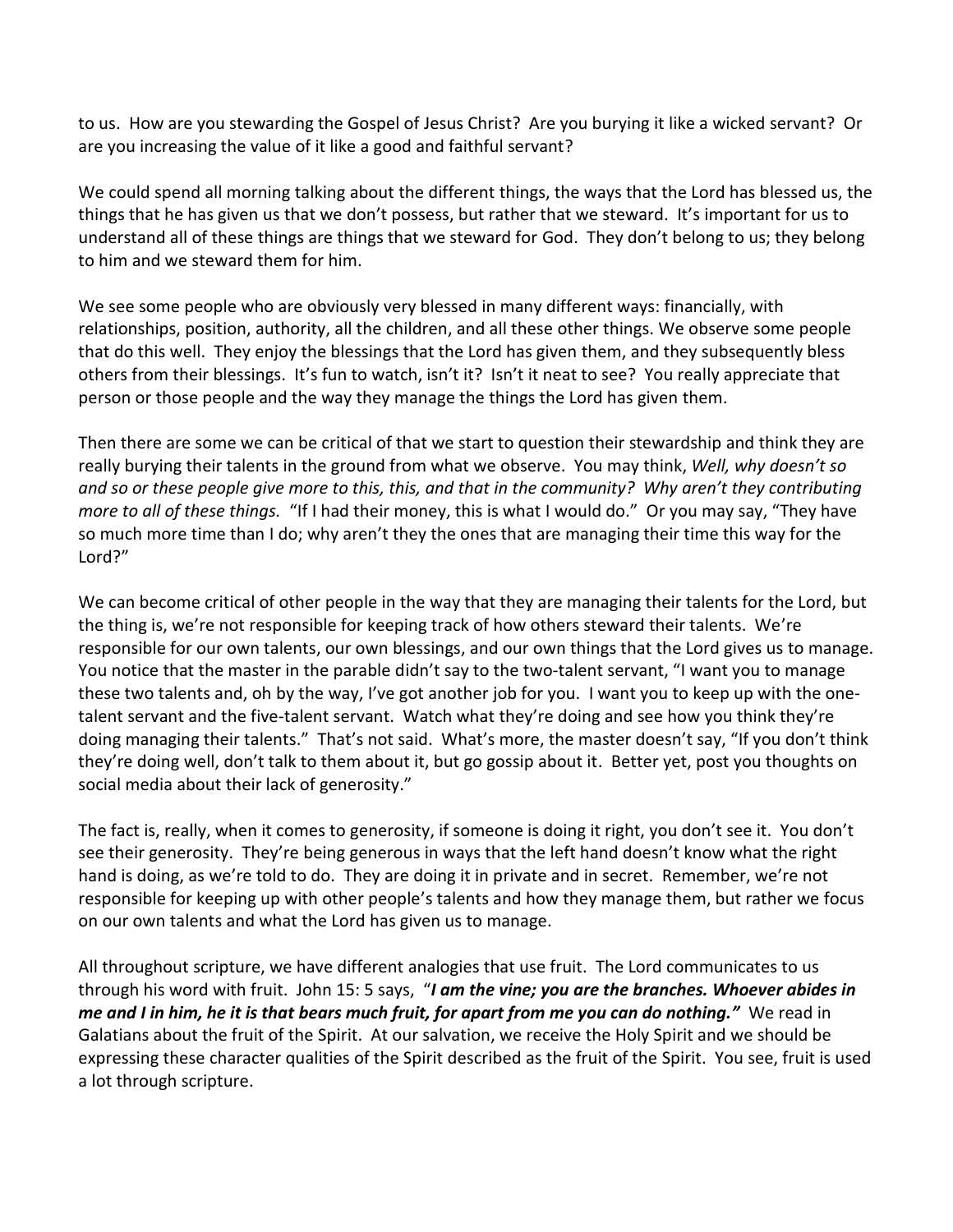So, today, I want to use a fruit analogy to help illustrate and kind of tie up this issue of stewardship as a driver of generosity. I'm going to start with this tree. This is an apple tree. The first thing to think about this apple tree is it started first as a seed and then a sapling. It didn't plant itself. Someone or something else planted that tree. Once it started to grow, it needed some things to be able to mature into a fully developed tree. It needed sunshine and it needed rain. The sources are outside of itself, but it needs these things to be able to grow and mature. Once that tree receives these things, it then starts to produce fruit from the resources that it was given. Once it starts producing fruit then, it's interesting that the fruit the tree produces is not primarily for the benefit of the tree itself. The tree doesn't eat its apples, but rather the fruit benefits those in proximity to the tree. Do you see that?

We are that tree. Each of us started as a seed and, subsequently, a sapling. The Lord knitted us together in our mother's womb. He formed our inward parts. He formed us. He created a little sapling. He then, over time, provides resources to the sunshine and the rain. Would anyone testify that you've experienced some sunshine and some rain in your life as you develop and mature and grow? Looking back, we know that they are both blessings from the Lord. We receive blessings from the Lord that gives us resources and then we subsequently mange them well, developing them, adding value to them, and producing fruit. You see, we have something at stake here in our responsibility to steward the resources that we're given.

One of my favorite quotes is St. Augustine – "Pray as though everything depends on God. Work as though everything depends on you."

Once we start taking these resources we've been given by the Lord and we are working to increase their value, then we are able to bless those around us, in close proximity to us.

I want to point something out. Those that are in your closest proximity are going to be your family. 1 Timothy 5 says, *[8](https://www.studylight.org/desk/?q=1ti%205:8&t1=en_esv&sr=1) But if anyone does not provide for his relatives, and especially for members of his household, he has denied the faith and is worse than an unbeliever.*

We understand the importance… I have a family and it's important for me to be generous to my family. That can be hard sometimes because we can start spreading generosity of our time, our finances, our energy, our spiritual gifts, our relationships outside of our family, but if we deny this family, then we have denied the faith and are worse than an unbeliever. It's important to focus generosity on our family, which is hard to do sometimes, and we neglect.

Then, beyond that, to our friends to our co-workers, and those outside of our family. So, you see, and we understand also that, again, we started as a sapling. We came from nothing and the Lord blesses us. He grows us, gives us resources, and as we grow and develop into that mature tree, we take responsibility, working as though it all depends on us. Then we let the stewardship mindset drive our generosity. And so, the Lord, through our work and his blessings, produces fruit in us, so we're generous.